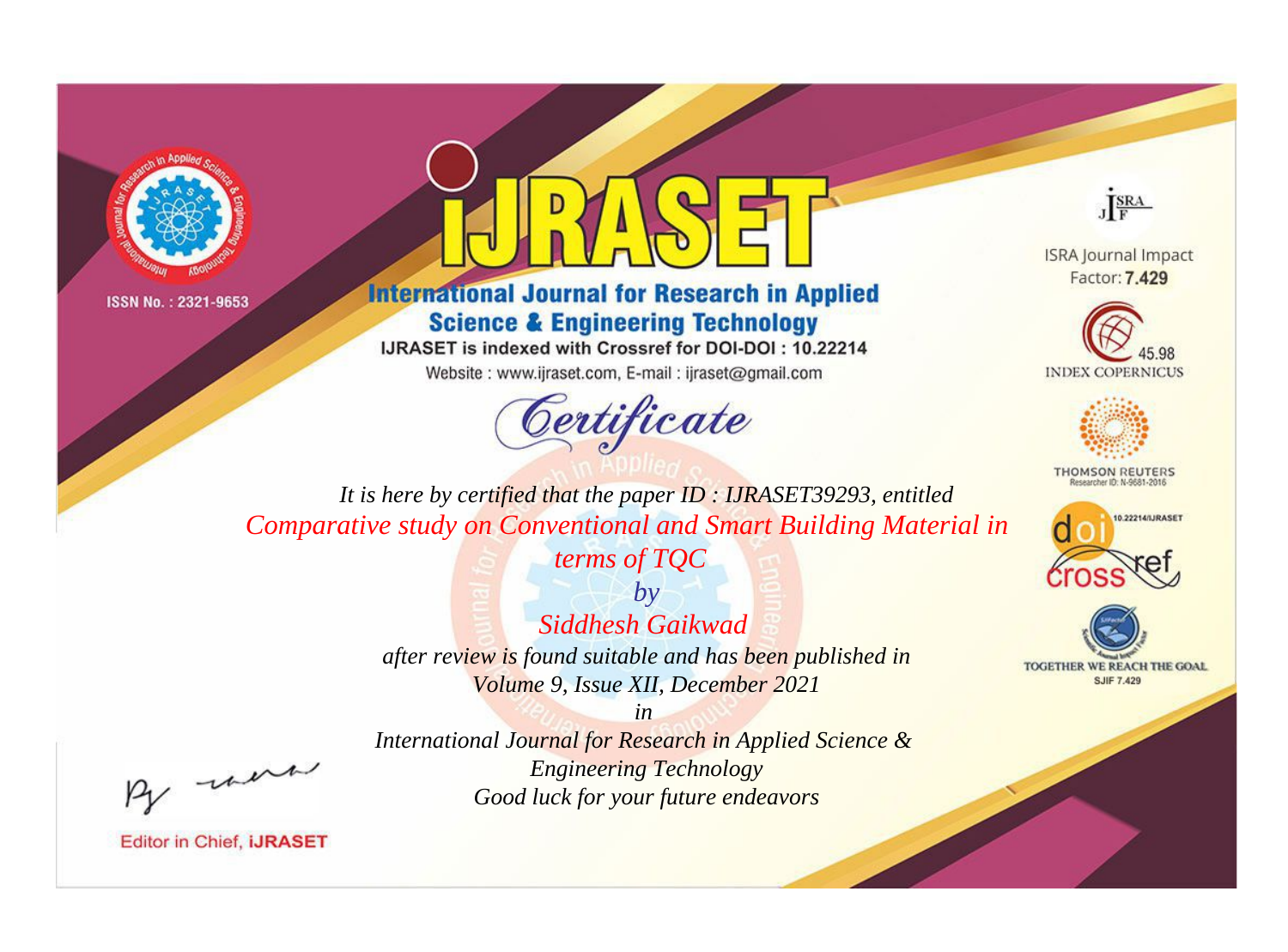



**International Journal for Research in Applied Science & Engineering Technology** 

IJRASET is indexed with Crossref for DOI-DOI: 10.22214

Website: www.ijraset.com, E-mail: ijraset@gmail.com



JERA

**ISRA Journal Impact** Factor: 7.429





**THOMSON REUTERS** 



TOGETHER WE REACH THE GOAL **SJIF 7.429** 

It is here by certified that the paper ID: IJRASET39293, entitled Comparative study on Conventional and Smart Building Material in

terms of TQC

 $b\nu$ Anish Sahare after review is found suitable and has been published in Volume 9, Issue XII, December 2021

were

International Journal for Research in Applied Science & **Engineering Technology** Good luck for your future endeavors

 $in$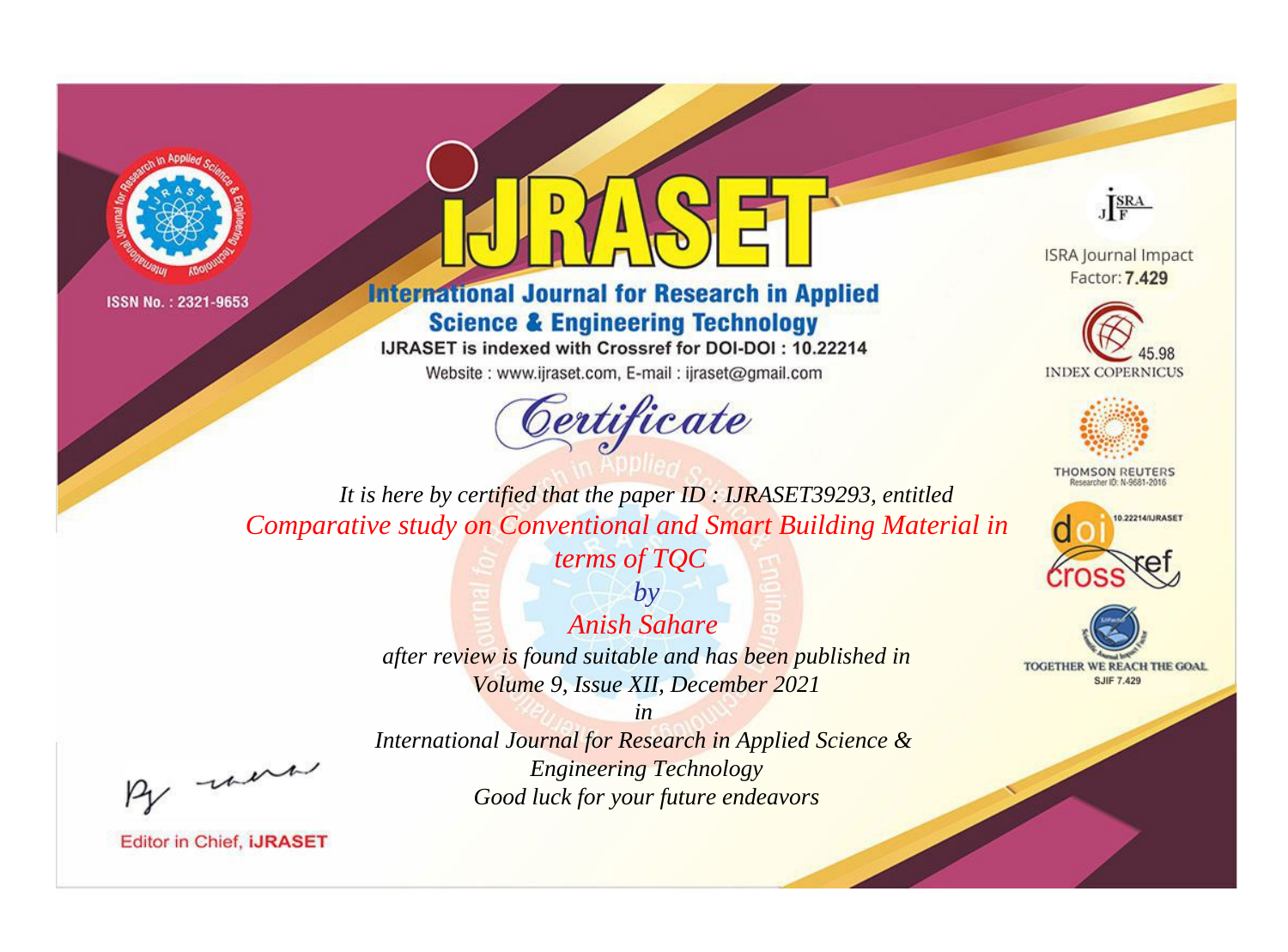



**International Journal for Research in Applied Science & Engineering Technology** 

IJRASET is indexed with Crossref for DOI-DOI: 10.22214

Website: www.ijraset.com, E-mail: ijraset@gmail.com



JERA

**ISRA Journal Impact** Factor: 7.429





**THOMSON REUTERS** 



TOGETHER WE REACH THE GOAL **SJIF 7.429** 

It is here by certified that the paper ID: IJRASET39293, entitled Comparative study on Conventional and Smart Building Material in

terms of TQC

 $b\nu$ Swapnil Deshmukh after review is found suitable and has been published in Volume 9, Issue XII, December 2021

were

International Journal for Research in Applied Science & **Engineering Technology** Good luck for your future endeavors

 $in$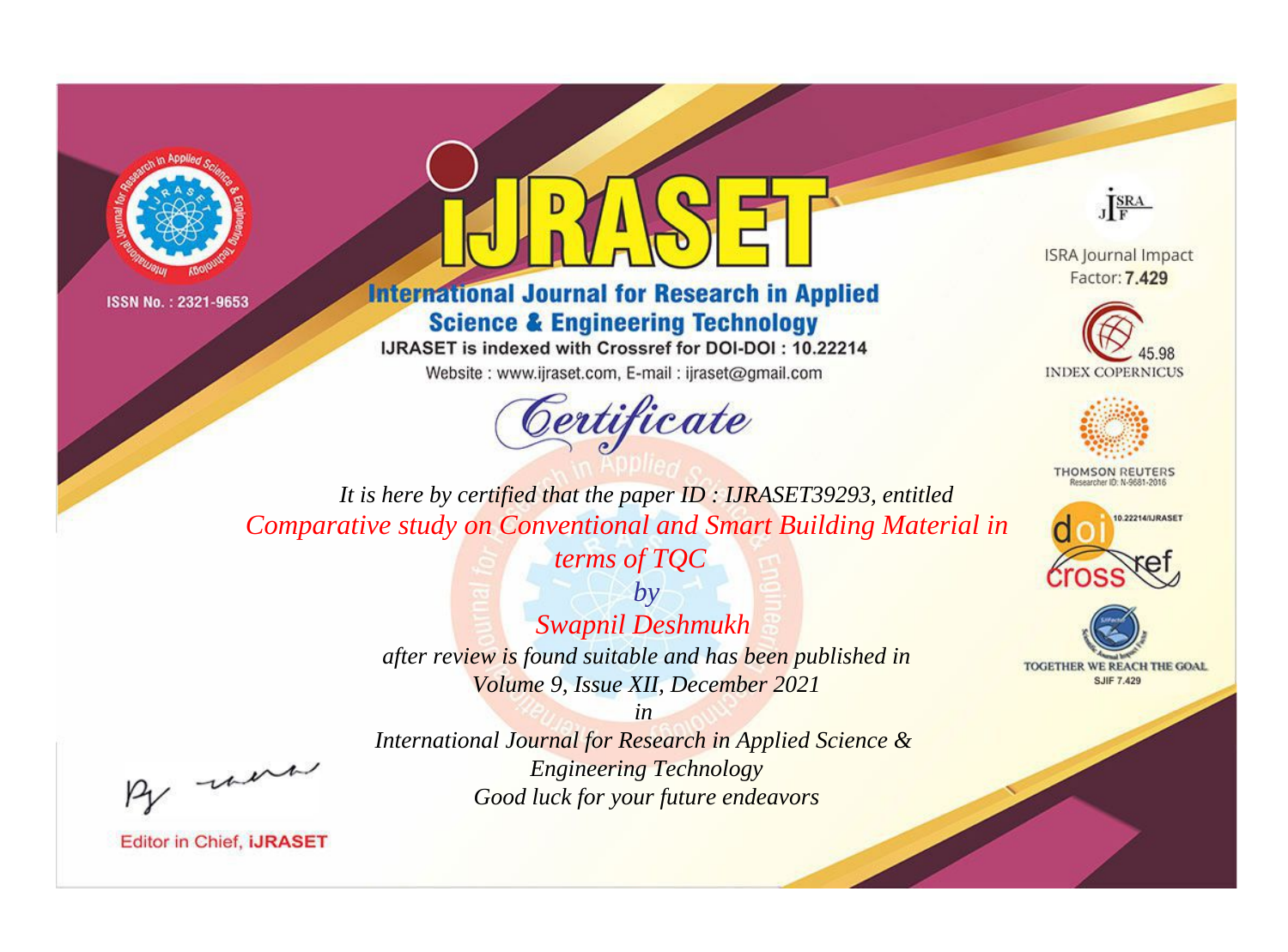



**International Journal for Research in Applied Science & Engineering Technology** 

IJRASET is indexed with Crossref for DOI-DOI: 10.22214

Website: www.ijraset.com, E-mail: ijraset@gmail.com





**ISRA Journal Impact** Factor: 7.429





**THOMSON REUTERS** 



TOGETHER WE REACH THE GOAL **SJIF 7.429** 

*It is here by certified that the paper ID : IJRASET39293, entitled Comparative study on Conventional and Smart Building Material in* 

*terms of TQC*

*by Shraddha Meshram after review is found suitable and has been published in Volume 9, Issue XII, December 2021*

, un

*International Journal for Research in Applied Science & Engineering Technology Good luck for your future endeavors*

*in*